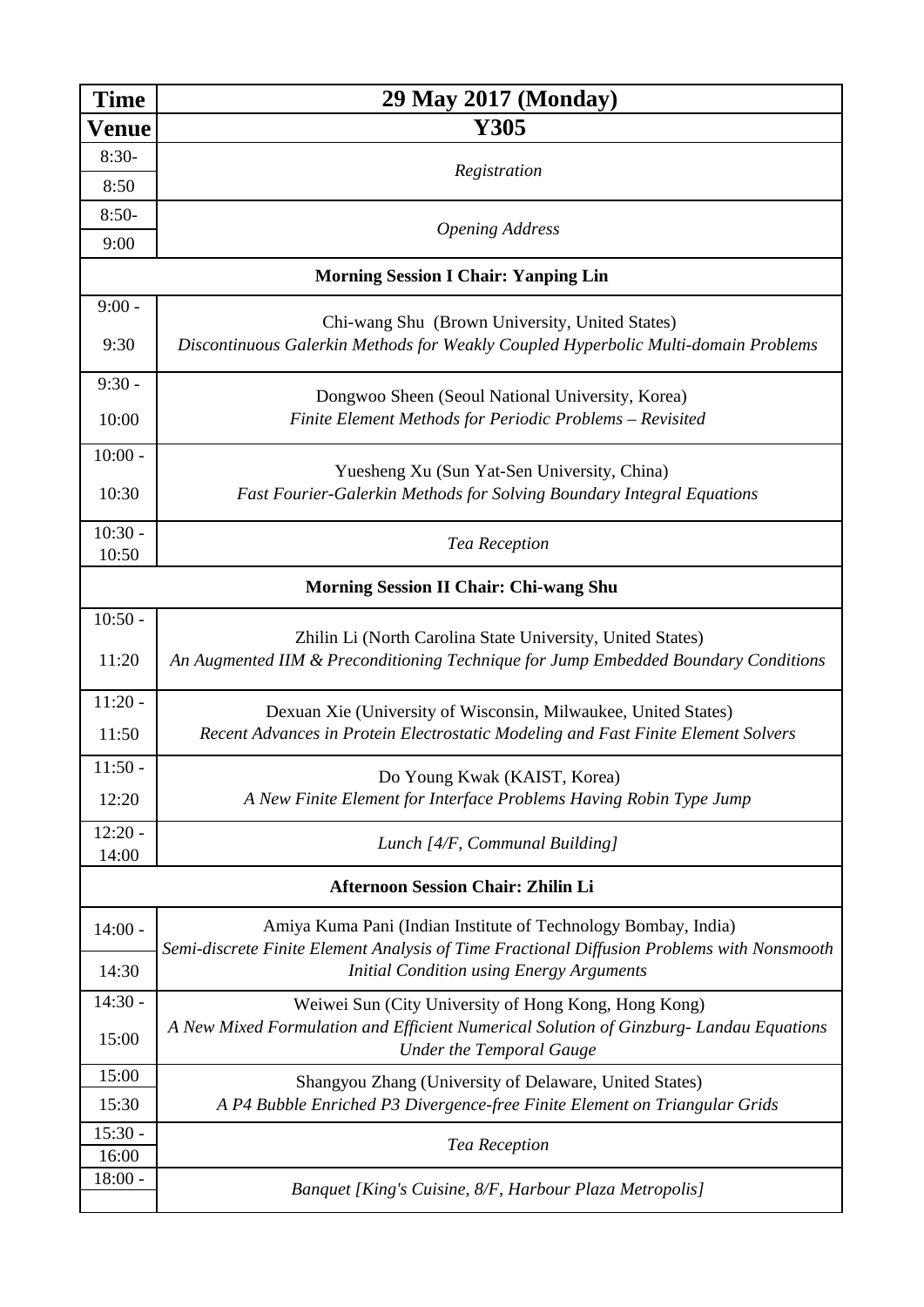| <b>Time</b>                                 | <b>30 May 2017 (Tuesday)</b>                                                                                                                             |  |  |  |
|---------------------------------------------|----------------------------------------------------------------------------------------------------------------------------------------------------------|--|--|--|
| Venue                                       | Y305                                                                                                                                                     |  |  |  |
| <b>Morning Session I Chair: Yuesheng Xu</b> |                                                                                                                                                          |  |  |  |
| $9:00 -$                                    | Jie Shen (Purdue University, United States)                                                                                                              |  |  |  |
| 9:30                                        | Efficient and Accurate Spectral Methods for Pdes With Singular Solutions                                                                                 |  |  |  |
| $9:30 -$                                    | Zhimin Zhang (Beijing CSRC, China & Wayne State University, United States)<br>Recent Development on Superconvergence Theory in Computational Mathematics |  |  |  |
| 10:00                                       |                                                                                                                                                          |  |  |  |
| $10:00 -$                                   | Xiu Ye (University of Arkansas, Little Rock, United States)                                                                                              |  |  |  |
| 10:30                                       | A Posteriori Error Analysis on Polytopal Meshes and Simple Methods for the Problems With<br>Non-divergence Forms                                         |  |  |  |
| $10:30 -$                                   | Tea Reception                                                                                                                                            |  |  |  |
| 10:50                                       |                                                                                                                                                          |  |  |  |
| <b>Morning Session II Chair: Jie Shen</b>   |                                                                                                                                                          |  |  |  |
| $10:50 -$                                   | Tao Lin (Virginia Tech, United States)                                                                                                                   |  |  |  |
| 11:20                                       | High Degree Immersed Finite Element Spaces by a Least Squares Method                                                                                     |  |  |  |
| $11:20 -$                                   | Steven Wenbin Liu (University of Kent, United Kingdom)                                                                                                   |  |  |  |
| 11:50                                       | Some Recent Advances in Computation of Stochastic Optimal Control                                                                                        |  |  |  |
| $12:00 -$<br>14:00                          | Lunch [Kong Chiu Lau]                                                                                                                                    |  |  |  |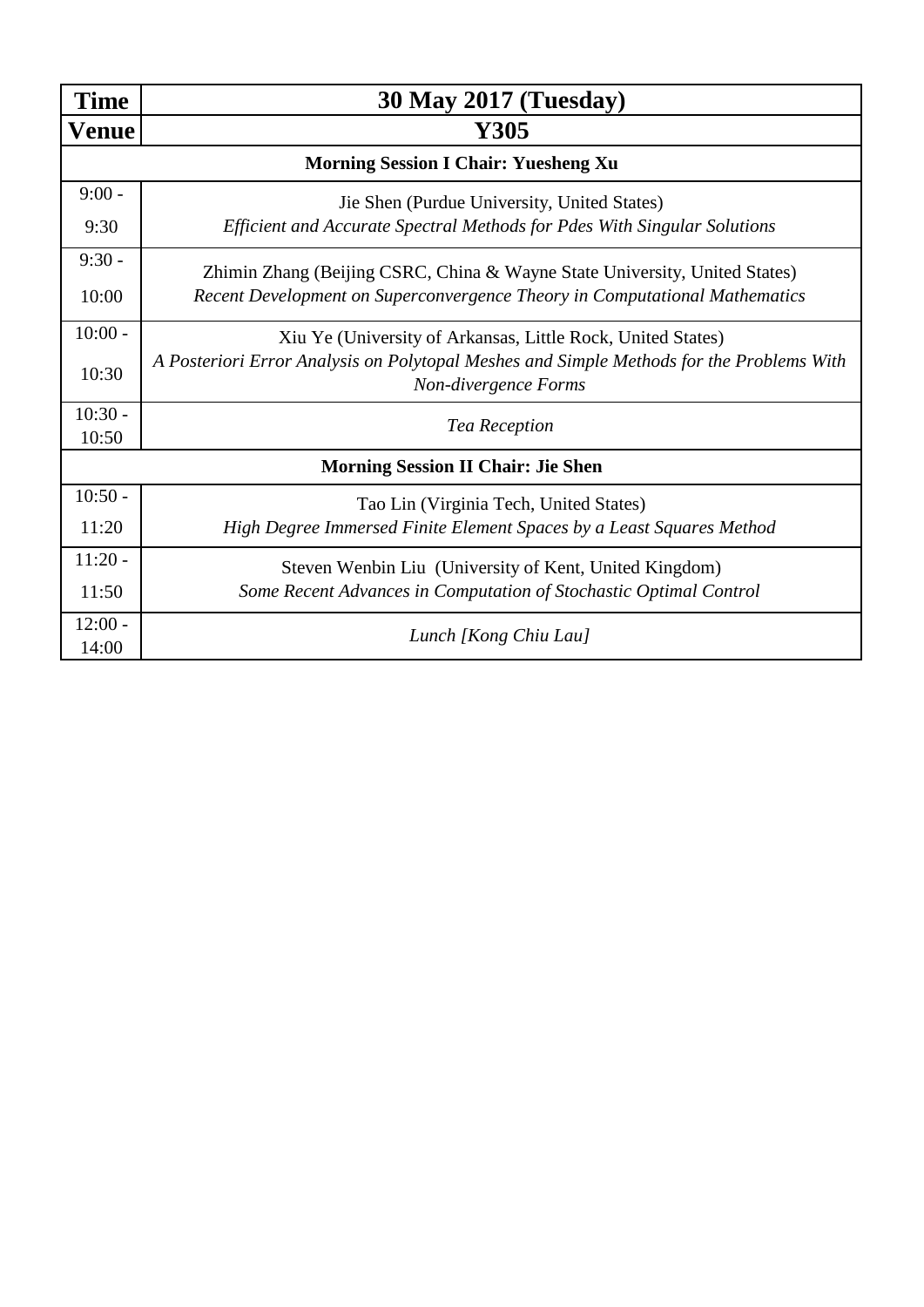## Invited Talks

### A New Finite Element for Interface Problems Having Robin Type Jump

Do-Young Kwak Department of Mathematical Sciences, Korea Advanced Institute of Science and Technology, Korea E-mail: kdy@kaist.ac.kr

Abstract. We propose a new finite element method for solving second order elliptic interface problems whose solution has a Robin type jump along the interface. We cast the problem into a new variational form and introduce a finite element method to solve it using a uniform grid. We modify the  $P_1$ -Crouzeix-Raviart element so that the shape functions satisfy the jump conditions along the interface. We note that there are cases that the Lagrange type basis cannot be used because of the jump in the value. Numerical experiments are provided.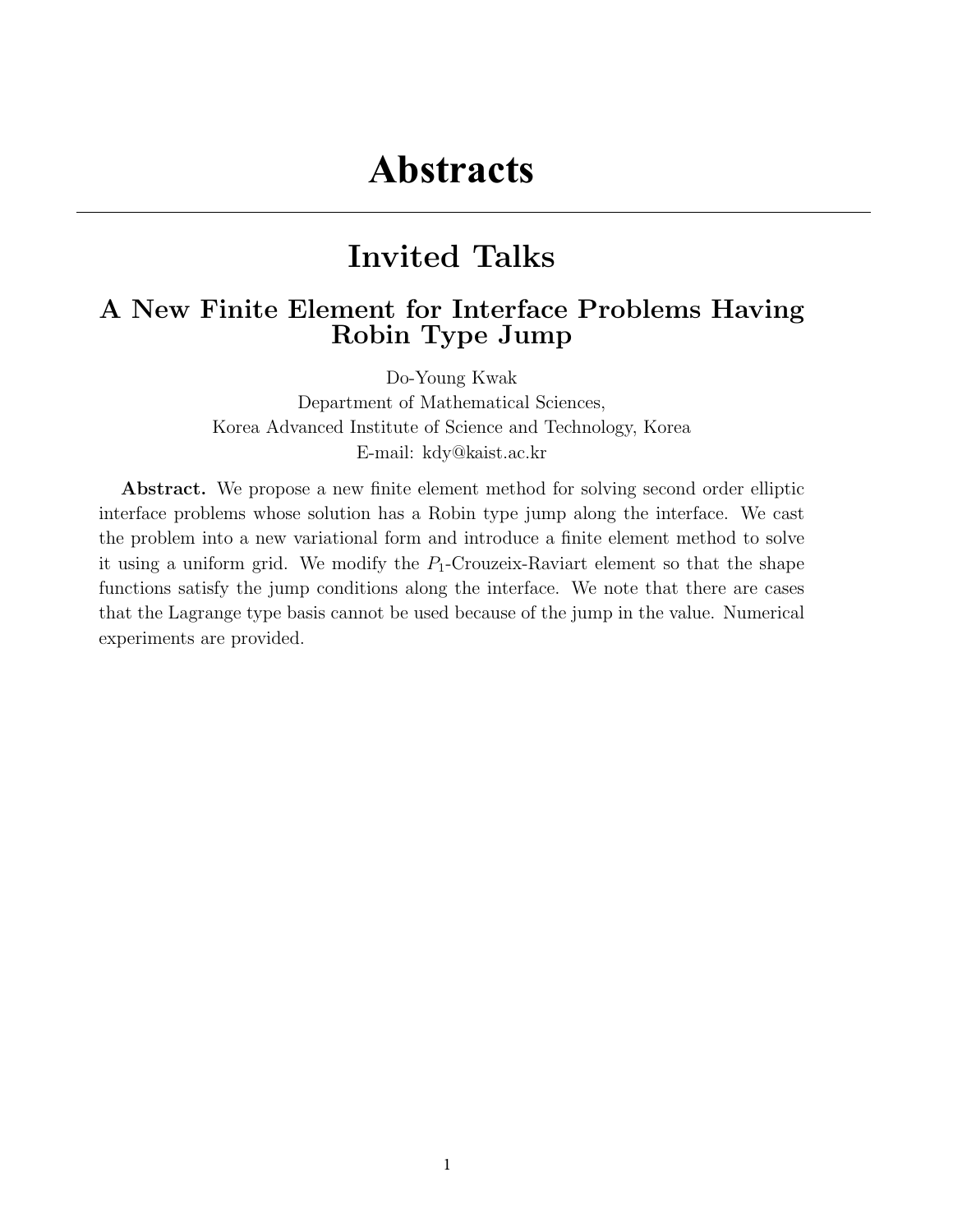#### An Augmented IIM & Preconditioning Technique for Jump Embedded Boundary Conditions

Zhilin Li

CRSC & Mathematics, North Carolina State University, USA School of Mathematical Sciences, Nanjing Normal University, China E-mail: zhilin@math.ncsu.edu

Abstract. A second-order accurate augmented method is proposed and analyzed for a general elliptic PDE with a general boundary condition using the jump embedded boundary conditions (JEBC) formulation. First of all, the existence and uniqueness of an interface problem with given are discussed. Then, the well-posedness theory is extended to the interface problems with JEBC. In the proposed numerical method, one novel idea is to preconditioning the PDE first so that the coefficient of the highest derivative is of  $O(1)$ . The second idea is to introduce two augmented variables corresponding to the jump in the solution and its normal derivative along the boundary to get an interface problem. For a piecewise constant coefficient, the fast Poisson solver then can be utilized in a rectangular domain. The augmented variables can be determined from a Schur complement system. We also propose two preconditioning techniques for the GMRES iterative method for the Schur complement; one is from the flux jump condition, and the other one is from the algebraic preconditioner based on the interpolation scheme in the augmented algorithm. The presented numerical results show that the proposed method has not only obtained second order accurate solutions in the  $L^{\infty}$  norm globally, but also second order accurate normal derivatives at the boundary from each side of the interface. The proposed preconditioning technique can speed up 50-90% compared with the method without preconditioning.

This is a joint work with Philippe Angot from Aix-Marseille University.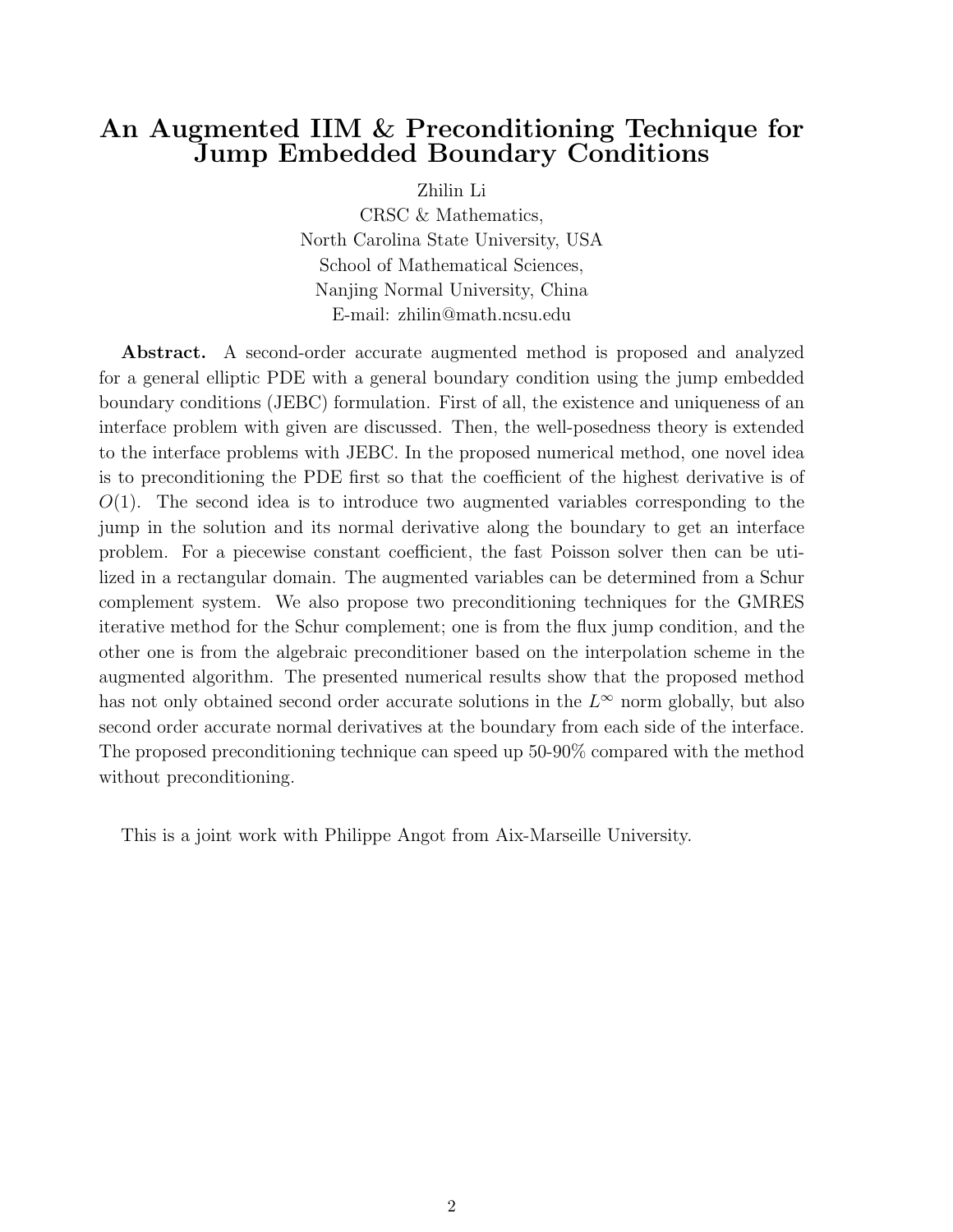#### High Degree Immersed Finite Element Spaces by a Least Squares Method

Tao Lin Department of Mathematics, Virginia Tech, USA E-mail: tlin@vt.edu

Abstract. We present a least squares framework for constructing p-th degree immersed finite element (IFE) spaces for typical second-order elliptic interface problems. This least squares formulation enforces interface jump conditions including extended ones already proposed in the literature, and it guarantees the existence of the p-th IFE shape functions on interface elements. The uniqueness of the proposed p-th degree IFE shape functions is also discussed. Computational results are also presented to demonstrate the approximation capabilities of the proposed p-th IFE spaces

#### Some Recent Advances in Computation of Stochastic Optimal Control

Steven Wenbin Liu Kent Business School, University of Kent, UK E-mail: W.B.Liu@kent.ac.uk

Abstract. In this talk we introduce some recent research on developing computational methods for stochastic optimal control. Firstly, we study stochastic finite element and stochastic collocation methods for optimal control governed by PDEs with random field. In particular, we are interested in adaptive methods with mesh-free setting and state constrained stochastic optimal control. We further study optimal control governed by stochastic ODEs with while-noise. We have progressed in two directions: One is to develop algorithms based on non-Ito integral and another is to utilize some newly developed computation methods for the backward SDE.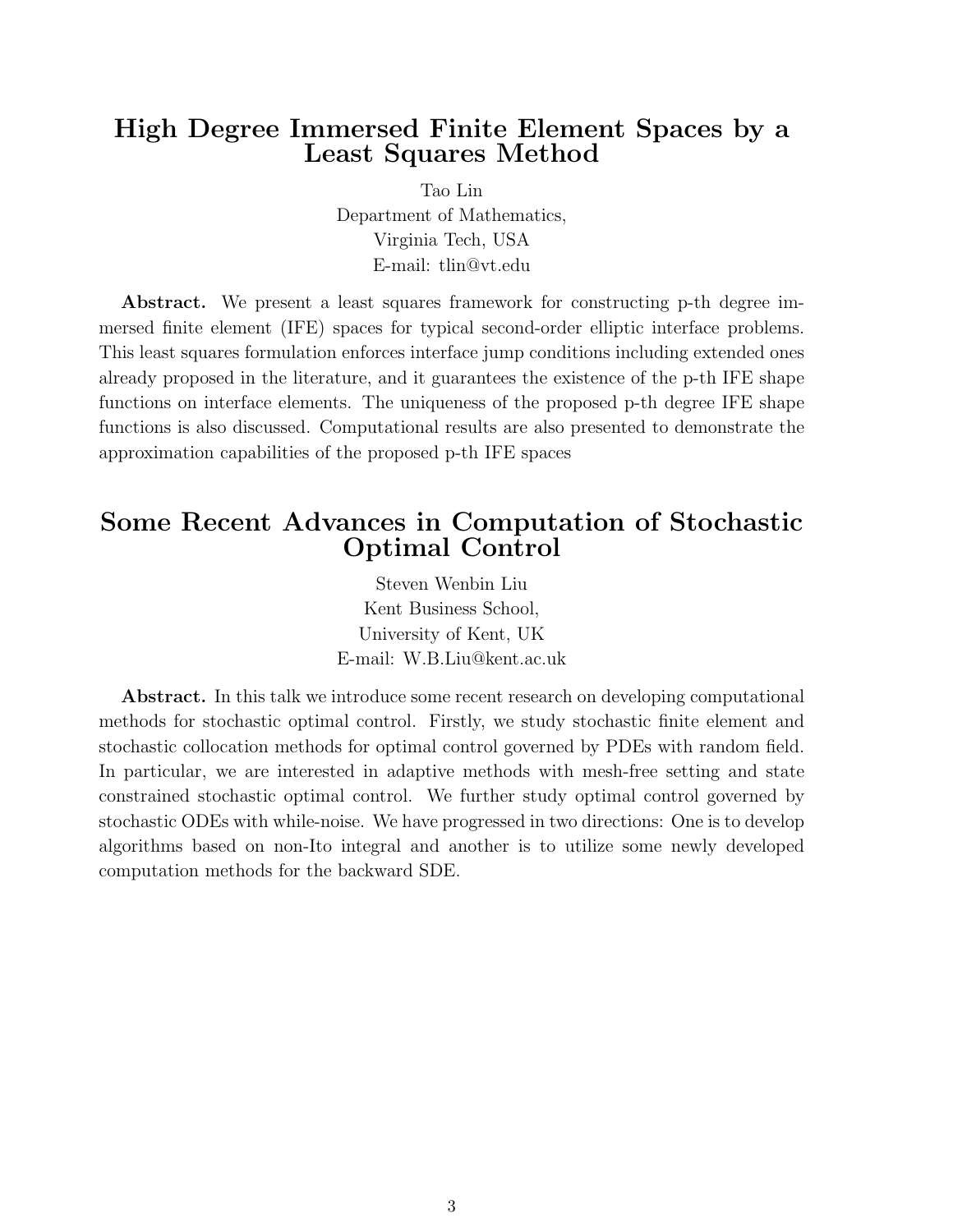#### Semi-discrete Finite Element Analysis of Time Fractional Diffusion Problems with Nonsmooth Initial Condition using Energy Arguments

Amiya Kuma Pani Department of Mathematics, Indian Institute of Technology Bombay, India E-mail: amiya.pani08@gmail.com

Abstract. In this talk, the conforming piecewise-linear finite element method (FEM) is applied to approximate the solution of time-fractional diffusion equations with variable diffusivity on bounded convex domains. Standard energy arguments do not provide satisfactory results for such a problem due to the low regularity of its exact solution. Using a delicate energy analysis, a priori optimal error bounds in  $L^2$ ,  $H^1$ , and quasi-optimal in  $L^{\infty}$ -norms are derived for the semidiscrete method for cases with smooth and nonsmooth initial data. The main tool of our analysis is based on a repeated use of an integral operator and use of a  $t^m$  type of weights to take care of the singular behavior of the continuous solution at  $t = 0$ . The generalized Leibniz formula for fractional derivatives is found to play a key role in our analysis. The present analysis can be extended to other types of fractional in time evolution problems.

#### Finite Element Methods for Periodic Problems Revisited

Dongwoo Sheen

Department of Mathematics and Interdisciplinary Program in Computational Sciences & Engineering, Seoul National University, Korea E-mail: dongwoosheen@gmail.com

Abstract. Periodic problems occur frequently in nature and industrial design analysis. Recently up-scaling via homogenization or multiscale approaches is one such typical example. Classical treatments of periodic problems lead to either singular linear algebraic systems or overdetermined systems, and there seem to have been many satisfactory solutions. However, when looking at reducing the degrees of freedom, we are led to find a couple of interesting features related with equivalents linear systems. We will discuss in this talk how to minimize such linear systems that can be solved efficiently for conforming and nonconforming finite element methods.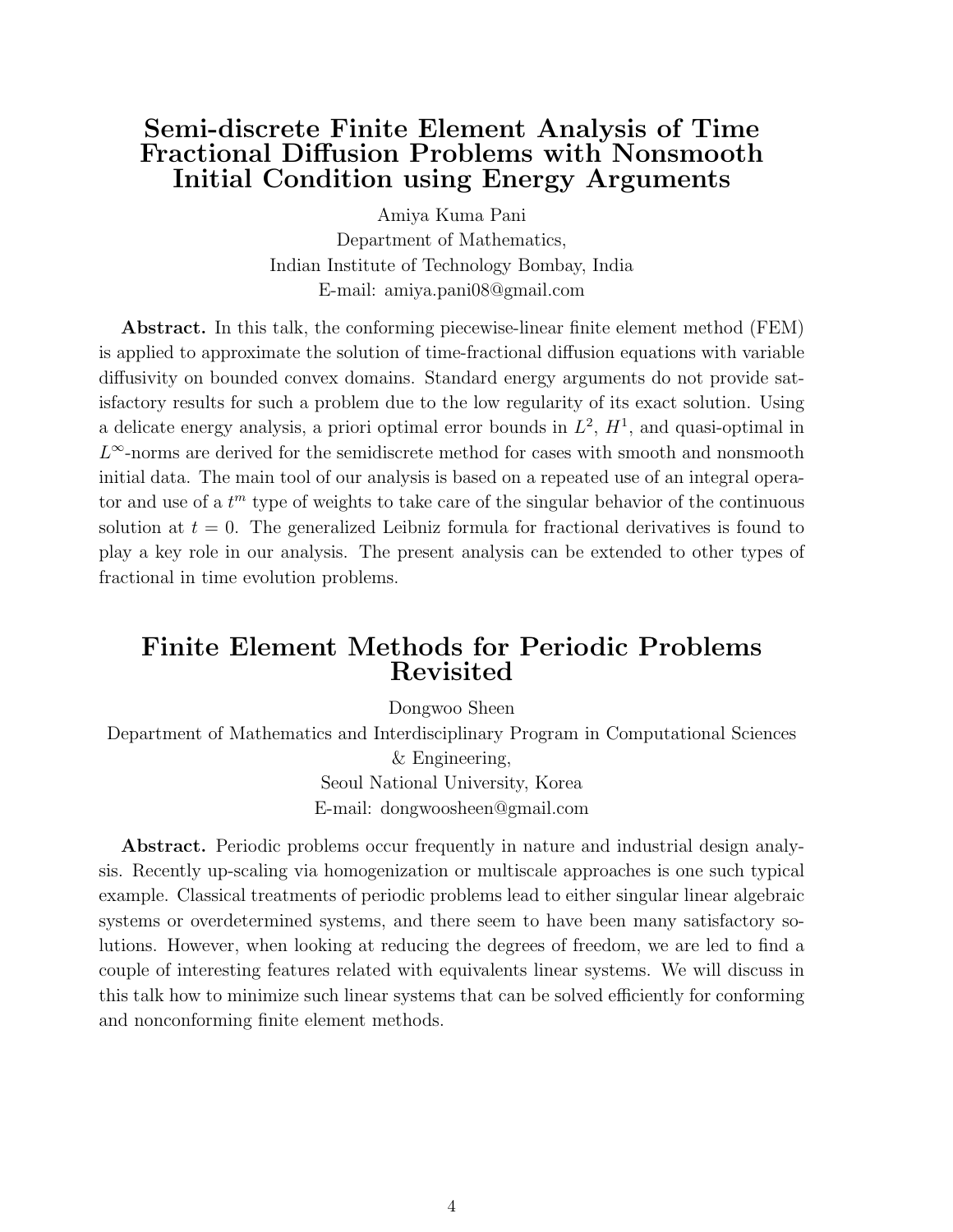#### Efficient and Accurate Spectral Methods for Pdes With Singular Solutions

Jie Shen School of Mathematical Sciences, Xiamen University, China Department of Mathematics, Purdue University, USA E-mail: shen7@purdue.edu

Abstract. The usual spectral methods will provide high-order accuracy for problems with smooth solutions. However, they may not work well for problems with singular solutions due to various facts such as corner singularities, non-matching boundary conditions, non-smooth coefficients.

If the form of the singular expansion for the solution is known, we develop a Muntz Galerkin method which is based on specially tuned Muntz polynomials to deal with the singular behaviors of the underlying problems, and show that it provides optimal error estimates. On the other hand, if the Muntz Galerkin method is not applicable or efficient, we present a new extended spectral-Galerkin method which allows us to split it into two separate problems: one is to find an approximation for the smooth part by a usual spectral method, the other is to determine an approximation to the singular part with  $k$  terms by solving a  $k \times k$  system. So the new method is very easy to implement, very efficient and is capable of providing very accurate approximations for a class of singular problems.

We will present ample numerical results for a variety of problems with singular solutions, including fractional PDEs, to demonstrate the effectiveness of our approaches.

#### Discontinuous Galerkin Methods for Weakly Coupled Hyperbolic Multi-domain Problems

Chi-Wang Shu Division of Applied Mathematics, Brown University, USA E-mail: shu@dam.brown.edu

Abstract. In this talk, we will describe our recent development and analysis of a discontinuous Galerkin (DG) method to solve weakly coupled hyperbolic multi-domain problems. Such problems involve transfer type boundary conditions with discontinuous fluxes between different domains, calling for special techniques to prove stability of the DG methods. We first prove both stability and error estimates for our DG methods on simple models, and then apply them to a biological cell proliferation model. Numerical results are provided to illustrate the good behavior of our DG methods. This is a joint work with Qingyuan Liu and Mengping Zhang.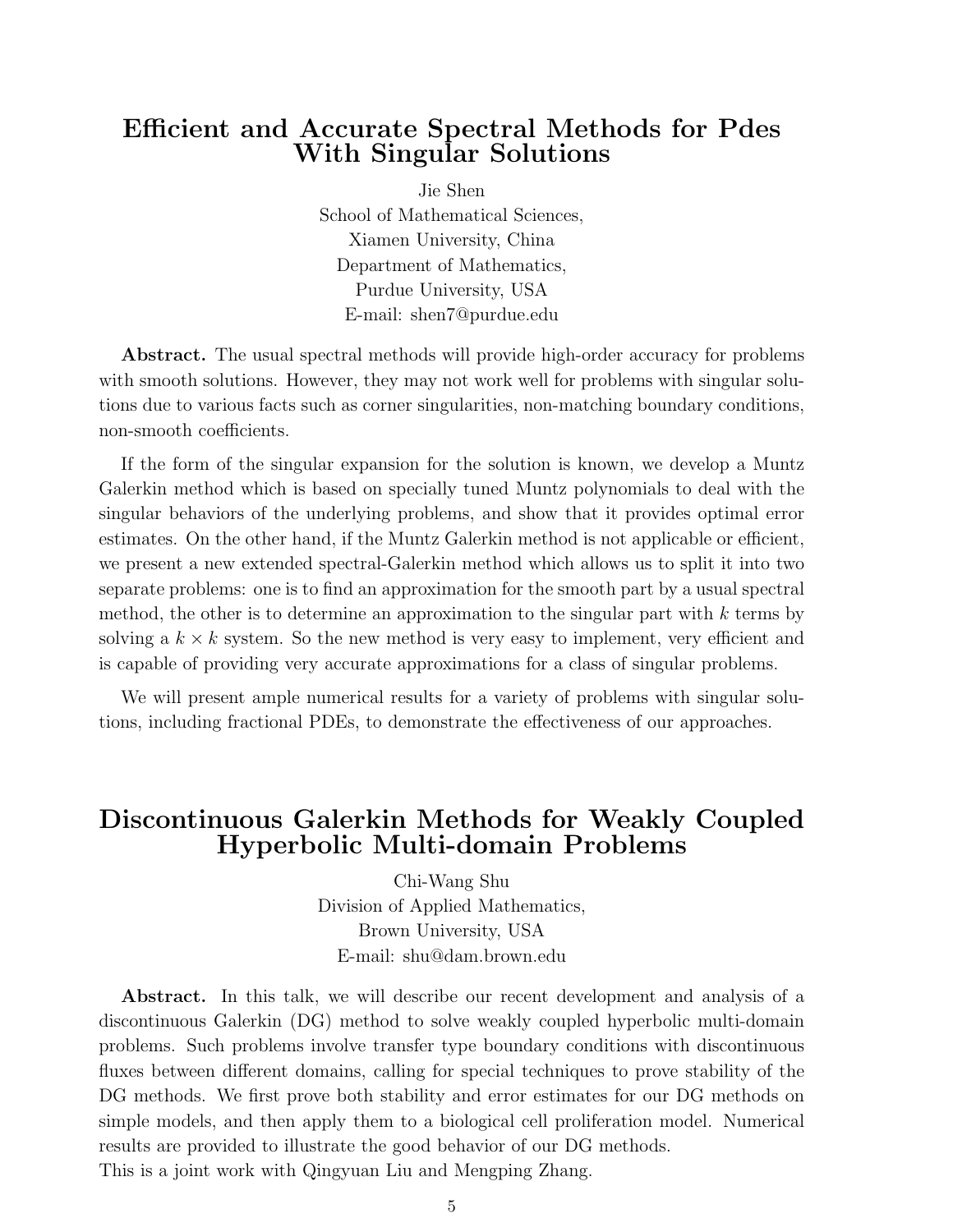#### A New Mixed Formulation and Efficient Numerical Solution of Ginzburg- Landau Equations Under the Temporal Gauge

Weiwei Sun

Department of Mathematics, City University of Hong Kong, Hong Kong E-mail: maweiw@math.cityu.edu.hk

Abstract. In this talk we present our recent work on which we introduced a new numerical approach to the time dependent Ginzburg–Landau (GL) equations under the temporal gauge (zero electric potential gauge). The approach is based on a mixed formulation of the GL equations, which consists of two parabolic equations for the order parameter  $\psi$  and the magnetic field  $\sigma = \text{curl } A$ , respectively and a vector ordinary differential equation for the magnetic potential A. A fully linearized Galerkin FEM is presented for solving the mixed GL system. The new approach offers many advantages on both accuracy and efficiency over existing methods. In particular, the equations for  $\psi$ and  $\sigma$  are uniformly parabolic and therefore, the method provides optimal-order accuracy for the two physical components  $\psi$  and  $\sigma$ . Since in the temporal direction, a fully linearized backward Euler scheme is used for  $\psi$  and  $\sigma$  and a forward Euler scheme is used for **A**, respectively, the system is fully decoupled and at each time step, the three variables  $\psi$ ,  $\sigma$  and **A** can be solved simultaneously. Moreover, we present numerical comparisons with two commonly-used Galerkin methods for the GL equations under the temporal gauge and the Lorentz gauge, respectively. Our numerical results show that the new approach requires less iterations for solving the linear systems arising at each time step and the computational cost for the vector ODE seems negligible. Several numerical examples with complex geometries are also investigated.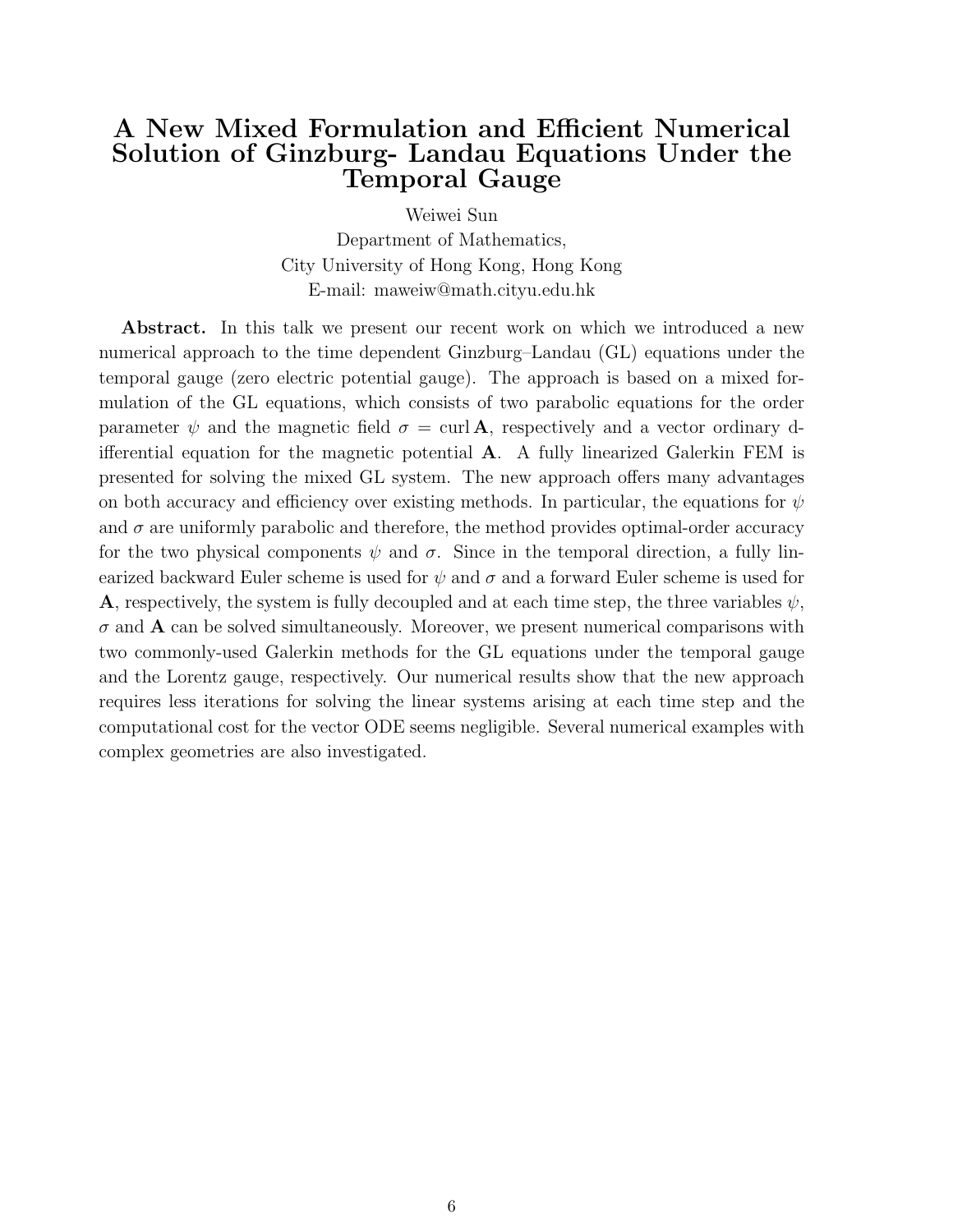#### Recent Advances in Protein Electrostatic Modeling and Fast Finite Element Solvers

Dexuan Xie

Department of Mathematical Sciences, University of Wisconsin-Milwaukee, USA E-mail: dxie@uwm.edu

Abstract. Calculation of electrostatics for a protein (or other biomolecules) in an ionic solvent is a fundamental task in structural biology, computational biochemistry, biophysics, and mathematical biology. The Poisson-Boltzmann equation (PBE) is one commonly used dielectric continuum model for such calculation. It has been applied to protein study, rational drug design, and many other bioengineering applications. To reflect polarization correlation among water molecules and ionic size effects, size modified PBE, nonlocal PBE, and Poisson-Fermi models have been developed as variants of PBE. In this talk, I will report the recent advances that we made on these new models and their fast finite element solvers. I will also introduce our new SMPBS (Size Modified Poisson-Boltzmann Solvers) web server (smpbs.math.uwm.edu), which was published on the Journal of Computational Chemistry in March, 2017. Our research projects were partially supported by the National Science Foundation, USA, through grants DMS-0921004 and DMS-1226259.

#### Fast Fourier-Galerkin Methods for Solving Boundary Integral Equations

Yuesheng Xu School of Data and Computer Science, Sun Yat-Sen University, China Department of Mathematics, Syracuse University, USA E-mail: xuyuesh@sysu.edu.cn

Abstract. We shall present recent advances in fast solutions of the Fourier Galerkin Method for solving boundary integral equations for boundary value problems of elliptic PDEs. Theoretical results regarding optimal convergence estimates, linear computational complexity and numerical stability will be presented. Numerical results will be shown to demonstrate the theoretical results.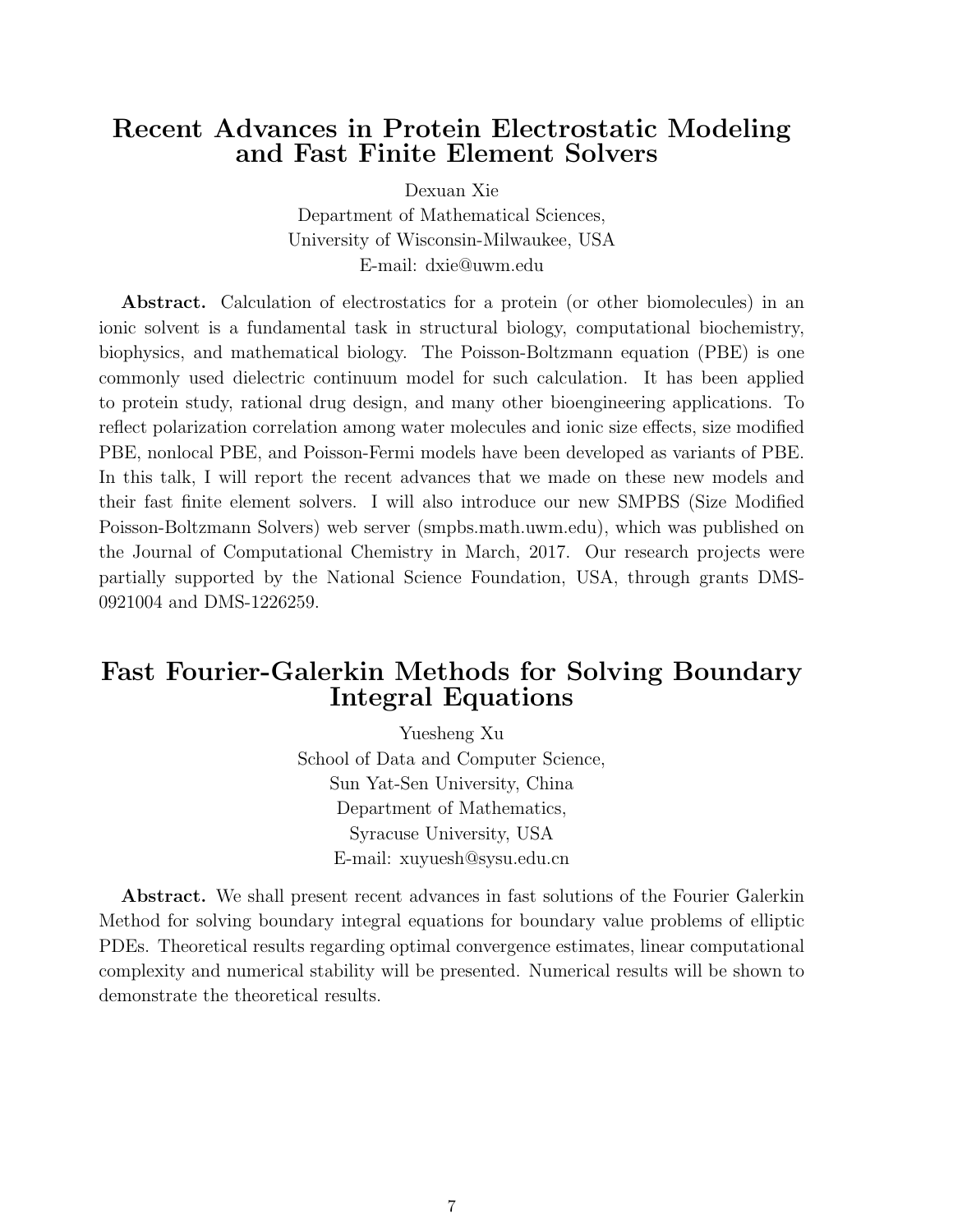#### A Posteriori Error Analysis on Polytopal Meshes and Simple Methods for the Problems With Non-divergence Forms

Xiu Ye

Department of Mathematics and Statistics, University of Arkansas at Little Rock, USA E-mail: xxye@ualr.edu

Abstract. The goal of this talk is twofold. First, a posteriori error estimators have been developed for both the weak Galerkin and the discontinuous Galerkin finite element methods. The most existing a posteriori error analysis only work on simplicial elements even for the polygonal and polyhedral finite element methods. Our new residual type estimators can be applied to general meshes such as hybrid mesh, polytopal mesh and mesh with hanging node. In addition, these estimators consist fewer terms and are easy to compute. Second, we present simple finite element methods for solving some nonclassic problems such as second order elliptic equations in non-divergence form, Cauchy Problem and simple hyperbolic problem. Error analysis have been provided and extensive numerical examples have been tested.

#### A P4 Bubble Enriched P3 Divergence-free Finite Element on Triangular Grids

Shangyou Zhang Department of Mathematical Sciences, University of Delaware, USA E-mail: szhang@udel.edu

Abstract. On triangular grids, the continuous  $P_k$  plus discontinuous  $P_{k-1}$  mixed finite element is stable for polynomial degree k greater than or equal to 4. When k is 3, the inf-sup condition fails and the mixed finite element converges at an order that is two orders lower than the optimal order. We enrich the continuous P3 by adding some P4 divergence-free bubble functions, to be exact, one P4 divergence-free bubble function each component each edge. We show that such an enriched P3-P2 mixed element is inf-sup stable, and converges at the optimal order.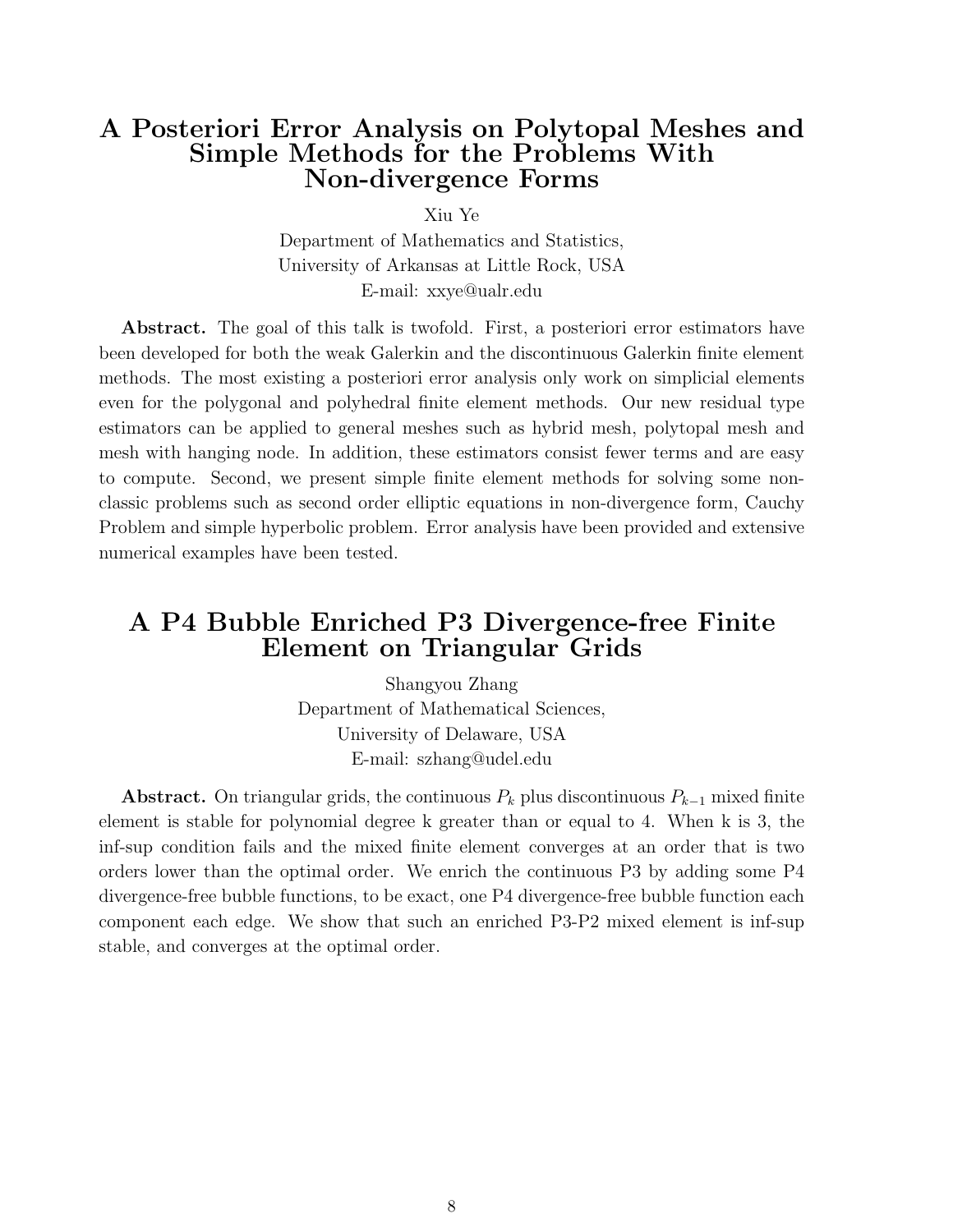#### Recent Development on Superconvergence Theory in Computational Mathematics

Zhimin Zhang

Beijing Computational Science Research Center, China & Department of Mathematics, Wayne State University, USA E-mail: zmzhang@csrc.ac.cn

Abstract. Superconvergence phenomenon is well understood for the h-version finite element method and researchers in this old field have accumulated a vast literature during the past 40 years. However, the relevant systematic study for discontinuous Galerkin, finite volume, and spectral methods is lacking. We believe that the scientific community would also benefit from the study of superconvergence phenomenon of those methods. Recently, some efforts have been made to expand the territory of the superconvergence. In this talk, I will summarize some recent development on superconvergence study for these methods. At the same time, some current issues and unsolved problems will also be addressed.